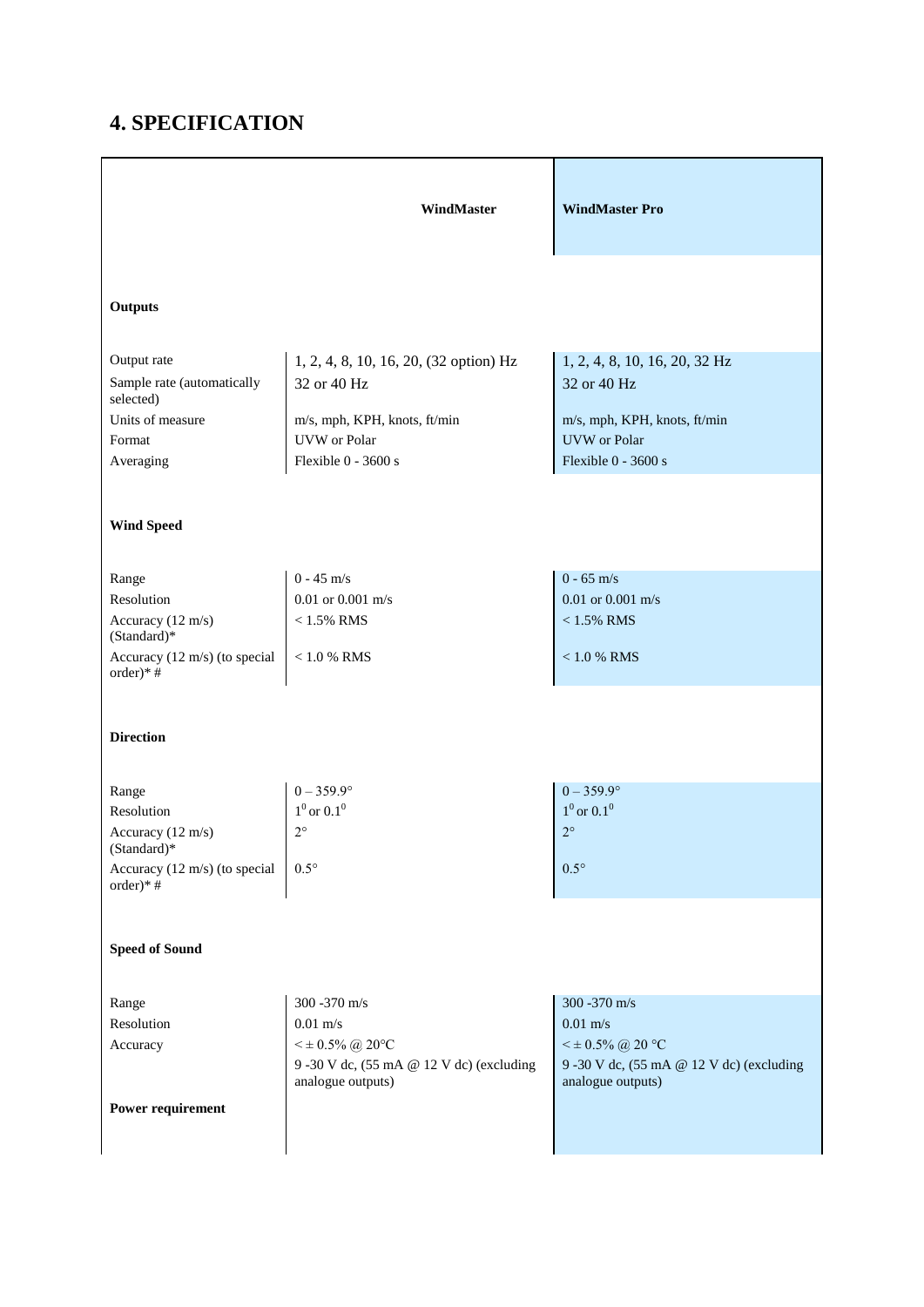| <b>Digital output</b>                                                                                                    |                                                                                                |                                                                                                |  |
|--------------------------------------------------------------------------------------------------------------------------|------------------------------------------------------------------------------------------------|------------------------------------------------------------------------------------------------|--|
| Protocol (ASCII and Binary)                                                                                              | RS232, RS422, RS485 network up to 8                                                            | RS232, RS422, RS485 network up to 8                                                            |  |
|                                                                                                                          | anemometers                                                                                    | anemometers                                                                                    |  |
| <b>Baud</b> rates                                                                                                        | 2400 - 57600                                                                                   | 2400 - 57600                                                                                   |  |
| Analogue outputs (optional)                                                                                              |                                                                                                |                                                                                                |  |
| 4 channels                                                                                                               | Resolution 12 or 14 bit                                                                        | Resolution 14 bit                                                                              |  |
| Selectable range                                                                                                         | User selectable full scale wind speed                                                          | User selectable full scale wind speed                                                          |  |
| Output type                                                                                                              | 0-20 mA, 4-20 mA, 0-5V, $\pm$ 5V, $\pm$ 2.5V                                                   | 0-20 mA, 4-20 mA, 0-5V, $\pm$ 5V, $\pm$ 2.5V                                                   |  |
| Analogue inputs (optional)<br>Up to 4 single-ended or 2<br>Resolution 12 or 14 bit<br>Resolution 14 bit, plus PRT 100ohm |                                                                                                |                                                                                                |  |
| differential                                                                                                             |                                                                                                | (option)                                                                                       |  |
| Input range                                                                                                              | $±5$ V                                                                                         | ±5 V                                                                                           |  |
| Sonic temperature<br>-40 °C to +70 °C                                                                                    |                                                                                                |                                                                                                |  |
| Range                                                                                                                    | -40 °C to +70 °C                                                                               |                                                                                                |  |
| <b>PRT</b>                                                                                                               |                                                                                                |                                                                                                |  |
| Resolution                                                                                                               | Not Applicable<br>Not Applicable                                                               | $0.01^{\circ}$ C<br>$\leq \pm 0.1$ °C (-40 to +50°C)                                           |  |
| Measurement Accuracy<br>Measurement Accuracy                                                                             | Not Applicable                                                                                 | $\leq\pm0.15^{\circ}$ C (+50 to +70°C                                                          |  |
| General                                                                                                                  |                                                                                                |                                                                                                |  |
| Weight                                                                                                                   | 1.0 <sub>kg</sub>                                                                              | 1.7 <sub>kg</sub>                                                                              |  |
| Size                                                                                                                     | 750 mm x 240 mm                                                                                | 750 mm x 240 mm                                                                                |  |
| Environmental                                                                                                            | IP <sub>65</sub>                                                                               | <b>IP65</b>                                                                                    |  |
| Operating temperature                                                                                                    | -40 °C to +70 °C                                                                               | -40 °C to +70 °C                                                                               |  |
| Humidity                                                                                                                 | $< 5$ % to 100 %                                                                               | $< 5$ % to 100 %                                                                               |  |
| Precipitation<br>${\rm EMC}$                                                                                             | Operation up to 300 mm / hour<br>Emissions BS EN 61000 - 6 - 3 Immunity<br>BS EN 61000 - 6 - 2 | Operation up to 300 mm / hour<br>Emissions BS EN 61000 - 6 - 3 Immunity<br>BS EN 61000 - 6 - 2 |  |

\* Accuracy specification applies for wind speed up to range maximum, and for wind incidence up to  $\pm$  30  $\degree$  from the horizontal.